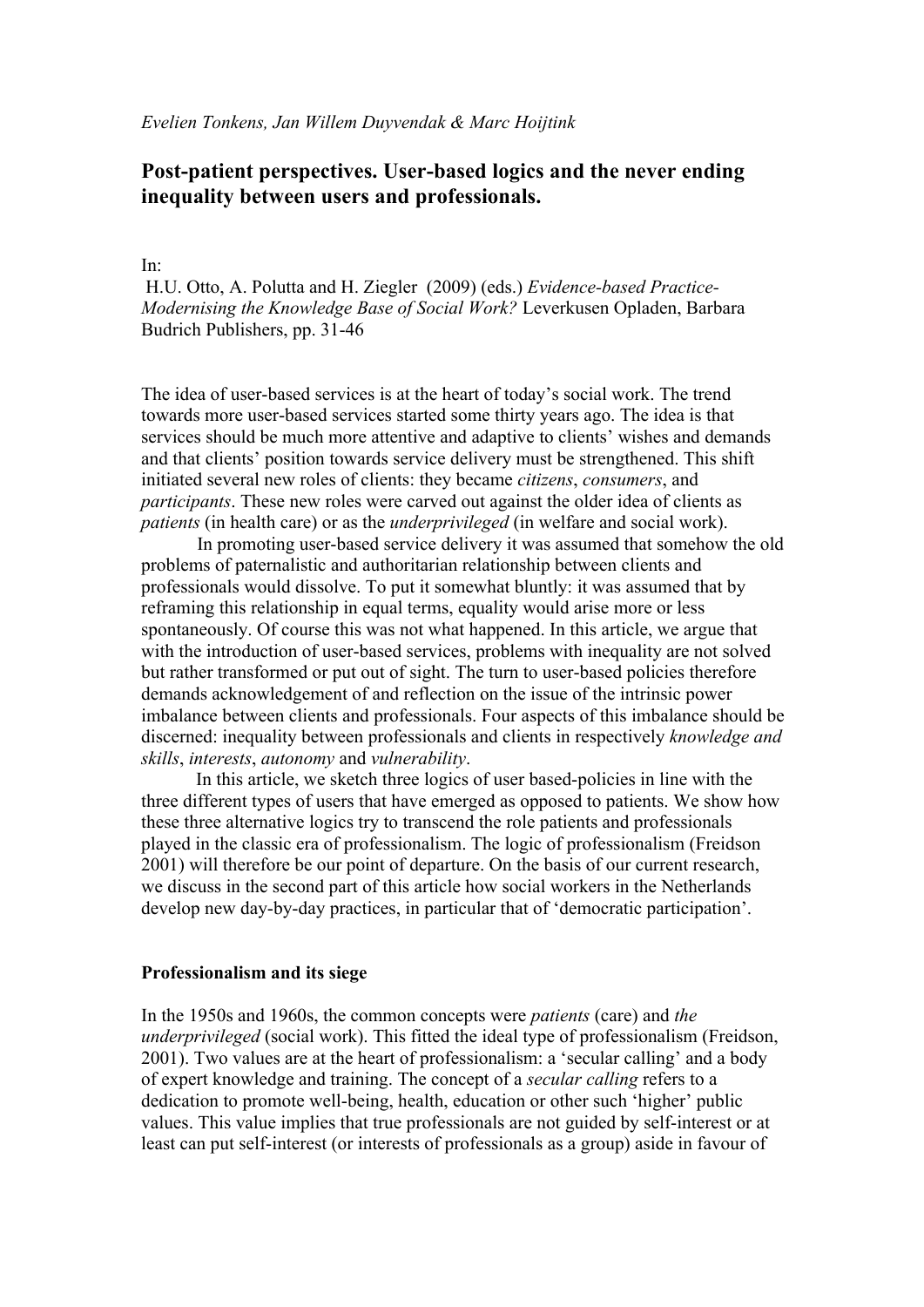serving the public good. This calling or vocation is secured in institutions that embody this vocation and introduce newcomers in it.

The second core value of the ideal type of professionalism concerns *a body of (abstract) knowledge and skills*, based on expert education and training, and regulated by professional associations and ethical codes. Professional organisations function as gatekeepers to keep up standards of quality and training credentials. They define entry and career mobility as well as research and training programmes that guarantee the development and application of new knowledge. The solid training and expertise of professionals form the basis for unconditional trust of clients. The professional in turn trusts the patient to follow his advice. This trust is reinforced by social institutions and symbols: professionals are for instance well-paid, have their own control mechanisms, and are often supported by welfare states arrangements that came into being.

Distinctive and protected knowledge and skills, as well as the dedication to serve the public good, legitimise the power position of professionals. Not only power over individual clients, but also power over the division of scarce goods such as health care and welfare services. Because of their knowledge and their commitment to serve the public good, they are best fitted to decide on the allocation of services. Until the 1980s, professionals were the gatekeepers of many public services. They were seen as best equipped to balance the specific claim of a patient with the common good.

In this logic, clients' *vulnerability* is acknowledged, accepted, and cared for by professionals. The very fact of clients' vulnerability demands skilled, dedicated professionals. This vulnerability serves as a legitimisation of their power and at the same time explicitly assigns professionals a lot of responsibility. Also, since clients are recognised as vulnerable, they need protection and therefore it is all right for them to be dependent on professionals. Not their dependence as such is seen as a problem or a risk; the risk is that professionals do not protect and sustain them enough. A high level of education, training and dedication to serve clients' well-being are needed to prevent misuse of clients' dependency.

Professionalism was fiercely criticised from the 1970s onwards precisely because of the assumptions of exclusionary knowledge and dedication to the common good. Critical professionals as well as patient movements argued that professionals at best possessed abstract, theoretical knowledge of the problems of the people they were supposed to serve. Knowledge of people themselves, based on their daily experiences of their problems, was not acknowledged by professionals. Moreover, these critics valued self-knowledge much higher than knowledge of other people. In fact, the only real knowledge was self-knowledge; all other forms of knowledge were considered inferior (Duyvendak, 1999).

Moreover, it was argued that professionals' commitment to the public good masks their pursuit of their self-interest. At the end of the 1970s and 1980s critics such as Foucault and Illich – but also Freidson in his earlier writings – unmasked the dedication of professionals to the common good as a way of disciplining rather than liberating people. The Dutch philosopher Hans Achterhuis (1980) argued that welfare professionals were not solving or diminishing social problems, but were creating a new market, *The market of welfare and happiness* as was the title of his best selling book. Professionals, Achterhuis reasoned, were more interested in keeping their jobs than in sorting out the problems of clients. They were guided by self-interest rather than by the public good. They simply reinforced the passivity and helplessness of their clients. Rather than promoting the *autonomy* of clients, they helped to keep them helpless. This tendency should be reversed: professionals should help people to help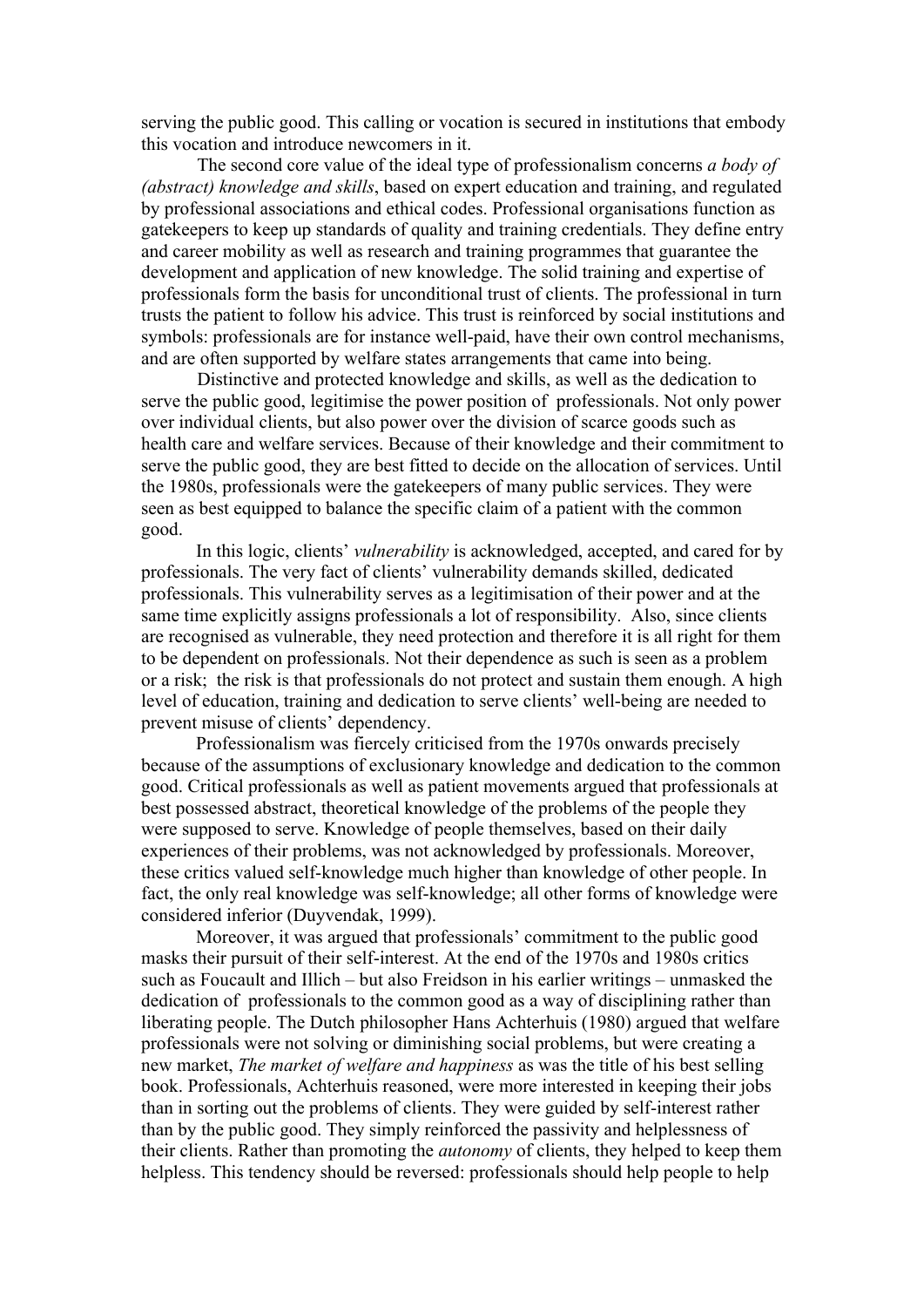themselves: they should empower them to become independent and autonomous**.** This assault received unexpected support from both the workers in the field as well as from left-wing social scientists (Duyvendak, 1999).

Considering the lack of knowledge of real life and the pursuit of self-interest of professionals, they could no longer be trusted as guardians of the public good. Moreover, the notion of public good was distrusted anyway, as society was supposed to consist only of clashing groups serving their self-interest. Clients and their organisations were therefore not primarily seen as guardians of the public good, but rather as guardians of client interests. These organisations tried to represent these interests against the interests of dominant groups in society like professionals. With the criticism on the restricted character of their knowledge and their self-interest, the professionals' power position became in disarray and clients' *vulnerability* and *dependency* became a major problem to be overcome.

Three alternatives were respectively put forward: (passive) citizens, consumers, and participants. Later, these were headed under the broad concept of user-based services. We will have a look at all three of them and see how they handle the issue of power inequality between clients and professionals.

#### **Clients as citizens and the logic of bureaucracy**

A first type of user-based services fits in what Freidson has labelled as the logic of bureaucracy. Bureaucracy has such negative anti-client overtones, that it may come as a surprise to frame bureaucracy as one kind of user-based service delivery. However, as Freidson (2001) and Du Gay (2000) argue, bureaucracy is a logic that centres around clients' rights and aims at securing them against clientelism and corruption of professionals. The logic of bureaucracy tries to exclude personal factors that may prevent good treatment, such as personal taste and feelings of sympathy of professionals.

In this logic, equality between clients and professionals was hoped for by strengthening clients' rights and implementing legal procedures to secure them. Clients' organisations stated that the *interests* and *autonomy* of clients should be secured by legal rights as well as by accountability of professionals. Over the last decades, new laws were adopted that assure the autonomy of clients by cutting back the autonomy of professionals: professionals can no longer intervene in the lives of clients without their explicit consent.

Clients came to define themselves as, rather passive, citizens: as the bearers of rights – not responsibilities- in a judicial and state context. They claimed rights to access to services, rights to quality, rights to complain, rights to participation in decision making, and rights to juridical help from institutions and/or the state. These legal measures would strengthen the power position of clients, and at the same time reduced the power of professionals as they should obey these legal measures. If not, they would risk lawsuits. As a result, clients can go to court when they believe that they are being maltreated. The degree to which these rights are implemented varies per country and sector.

The stress on clients' rights tends to individualise social work, in the sense that it emphasizes individual rights and interests rather than public interests or the public good. The public good is a notion that does not fit well in a judicial context, as it is very hard if not impossible to define the public good in terms of rights. While a single client can go to court, 'the public' cannot. Of course the state can act as the public in a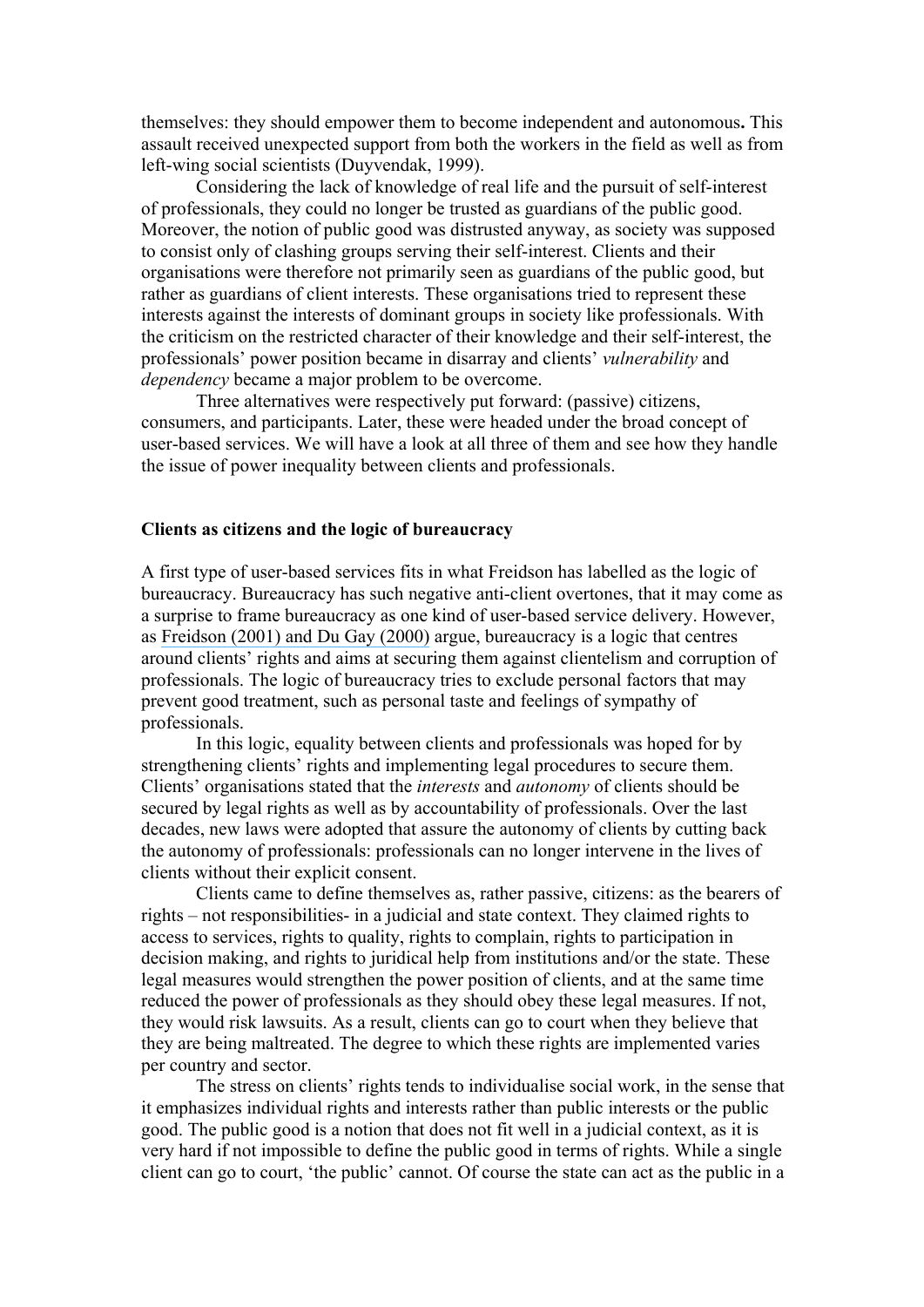legal procedure, but even then it is hard to establish what the rights of 'the public' are and how and when they are violated.

The degree of individualisation varies with the type of profession: community workers do still try to mobilise people collectively in order to protect their rights, whereas other social workers tend to have more individual relations with their clients. The latter are more distrusted in this logic than the former, considering their potentially negative impact on people's autonomy: whereas the community organizer clearly tries to empower people, the social worker may increase the clients' dependency in face-to-face contacts. Moreover, individuals professional care givers deal with, are often very *vulnerable* – causing an unequal situation of dependency the bureaucratic logic abhors.

Needless to say, this judicial, bureaucratic logic has definitely helped to introduce more equality in the relationship between clients and professionals. However, not without some costs with regard to the quality of this relationship. One of these costs concerns the growth of bureaucratic paperwork, as professionals are much more forced to prove they have followed the right procedures. They therefore run the risk of spending more time on paperwork than on real serviced delivery. Dutch research shows that medical specialists spend a quarter of their time filling out bureaucratic forms and living up to procedures. This moved from 6 to 26 percent in 25 years (Kanters et al. 2004). This is also documented in Dutch youth care, in which juridification is also dominant. Youth care workers spend more than 60 (!) percent of their time on paperwork.

Secondly, the stress on legal rights runs the risk of creating overcautious professionals, who cling to procedures and equal treatment of unequal cases, in order to prevent lawsuits. A special treatment of one vulnerable client, even though perfectly defensible from a professional perspective, becomes risky: it may produce a whole series of lawsuits from other clients who could legally claim that they deserve the same.

A third problem is that this stress on rights obviously creates a new inequality, now among clients, as some clients have more 'bureaucratic expertise' than others. Some are much more well-voiced than others – often the higher educated - and more easily find their way to where allocation takes place. Some patients in health care know the legal procedures by heart while others cannot master such skills. Yet, in this logic, professionals can no longer use their discretionary space to compensate those with little bureaucratic expertise.

Finally, this bureaucratic logic feeds on distrust between professionals and clients. This is a serious risk for the quality of service provision, as trust is generally recognised as a precondition of good quality (WRR, 2004)

#### **Clients as consumers and the logic of the market**

The 1980s and 1990s gave rise to the ideology of the market as a new model for reforming the public sector in all welfare states, even though in varying degree. Client movements also embraced the market as a saviour, as they hoped it would provide them with the rights of the bureaucratic logic without the pains of slow procedures. It would also stop the dependency of clients on professionals: the market promised that whenever some professional's service would lack behind clients' standards, they could simply move to another supplier. In other words, market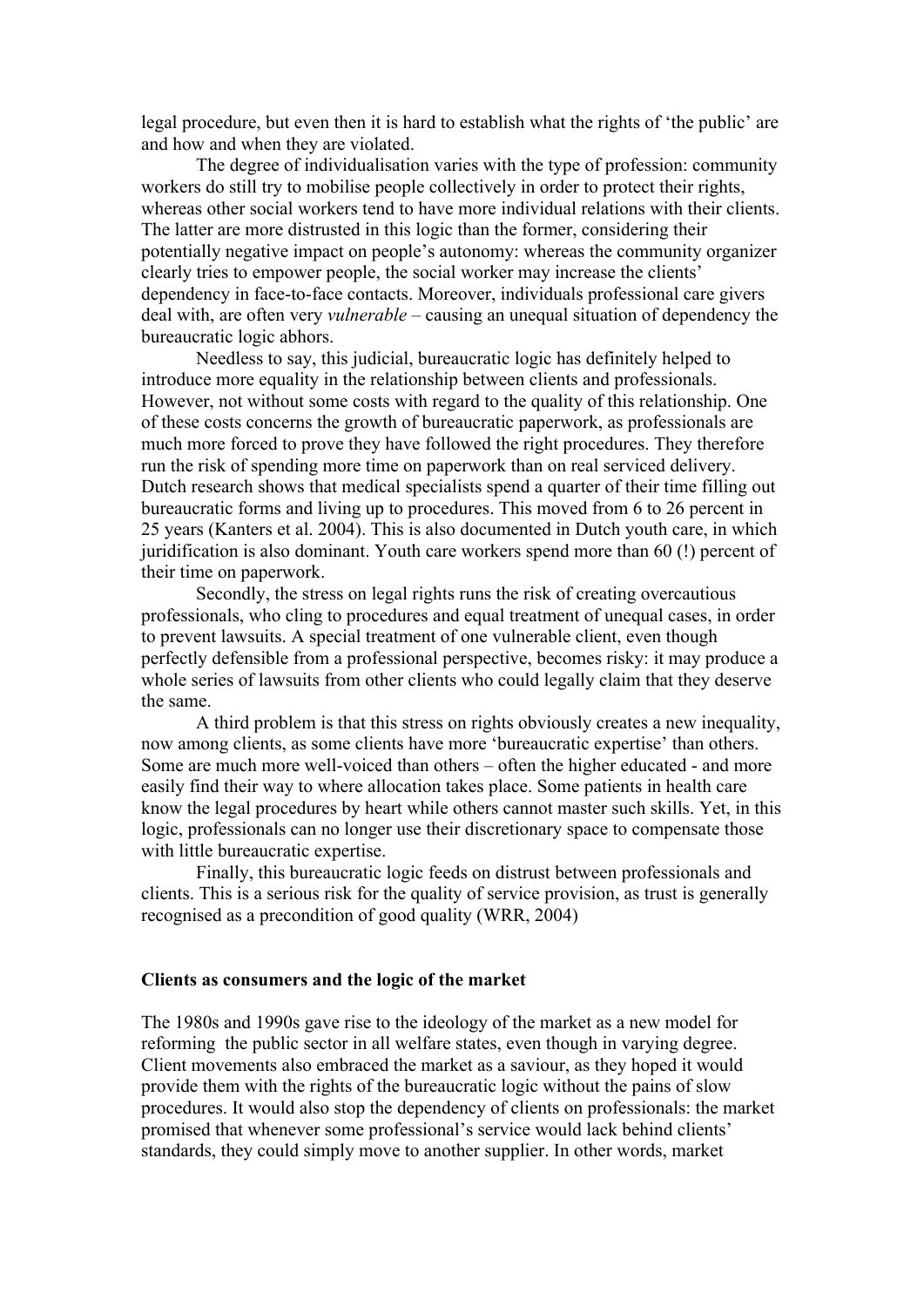ideology would skip the vices of bureaucracy but preserve the virtues: having power over professionals.

Market ideology does not value *knowledge and skills* for their own sake. They only count in so far as they pay. Neither professionals nor clients are expected to possess a lot of knowledge in this model, and they do not need to. The market model is organised around competition on the basis of consumers' choices and prices, and consumers are not supposed to choose on the basis of expert knowledge.

Consumers have the last say in knowledge. Of course professionals should have some basic knowledge, but they should refrain from claiming knowledge of what services are needed, and how this should be delivered, as these are things that consumers - also called users or chosers (Cornwall and Gaventa 2001) - are supposed to know best. Professionals are simply supposed to deliver. Services are then called demand-based or user-based: based on clients' demands. So in consumerism, no one feels responsible for the *development* of knowledge and skills, as has been stressed by Freidson (2001).

There is no room for the notion of the *public good* in consumerism. On the market, the public good is not something to consider let alone foster. It is presumed that if all actors pursue their self-interests, this will automatically result in the best outcome for all. Of course, this is indeed just ideology. There is no harder work for state institutions than steering the invisible hand (Engelen, 2005).

This loss of the notion of the public good is another of Freidsons's worries of what is lost by the successful attack on professionalism. His main concern is the corrosion of morality, or in other words the reduction of the institutional ethics of professionalism. 'What is at risk today, and likely to be a greater risk tomorrow, is the independence of professions to choose the direction of the development of their knowledge and the uses to which it is put', he writes (Freidson, 2001, p. 14). Professionals have a claim of license to balance the public good against the needs and demands of the clients or employers. Transcendent values add moral substance to the technical content of disciplines. In his last book, he concludes: 'While they should have no right to be the proprietors of the knowledge and technique of their disciplines, they are obliged to be their moral custodians' (Freidson, 2001, p. 222).

Market ideology is, at least theoretically, best equipped to secure the autonomy of clients and thereby in balancing the inequality between clients and professionals in this respect. An important reason for the popularity of market ideology in clients' organisations, is its promises of equity in this respect. This promise was particularly welcomed in areas of the public sector where clients' dependency was greatest, like in care for the handicapped.

By turning patients and the underprivileged into consumers, paternalistic interventions are taboo, except when the classical liberal criterion to allow interference is met: harm. Only when clients cause themselves or other people harm (or when there is a big danger for this to happen) are professionals legitimized to interfere (Duyvendak & Tonkens, 2003).

The organisation of the world of care and welfare according to the logic of the market resulted in drastic cuts in welfare expenditures and in introducing competition among care providers. Community organisations and reintegration and rehabilitation institutions had to participate in tenders in order to get work and subsidies. At the same time, they were pushed to cooperate in order to provide integral care. Moreover, in these 'markets' accountability procedures were introduced as well: the most cost effective organisations – providing most of its services to the least difficult, the least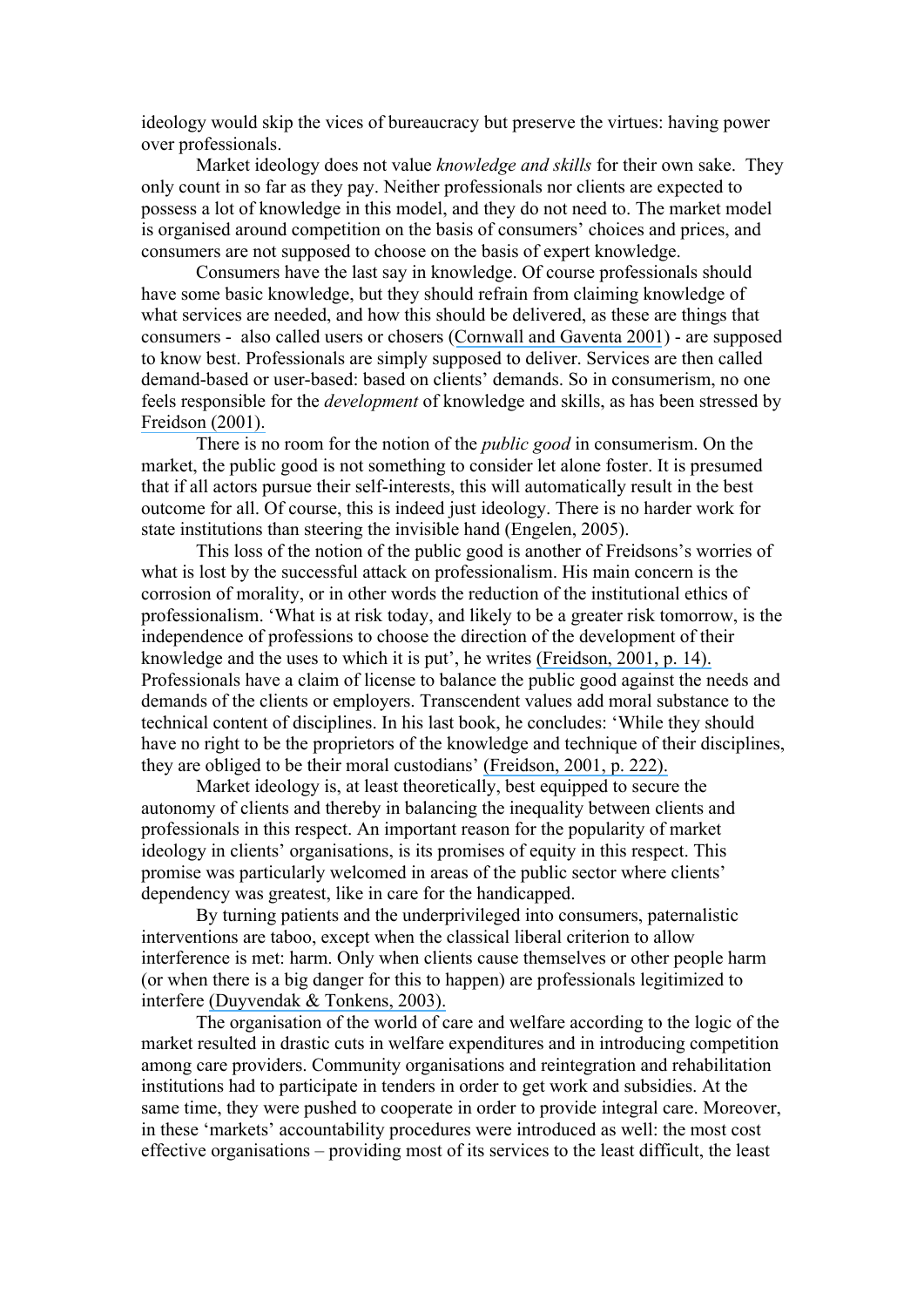*vulnerable* clients - would win the tender. Tendered relations don't tend to be very tender (Duyvendak & Uitermark, 2005).

## **Clients as participants and the logic of democracy**

Recently a third alternative has emerged, which tries to do justice to the demand of democratisation. This third logic can either be described from the perspective of the client or from the perspective of the professional. With the client as the starting point, this logic can be called *participation* (Cawston and Barbour, 2003; Cornwall and Gaventa, 2001) or *collaboration* (Vigoda, 2002). Starting from the perspective and tasks of the professional, this same logic may be called *democratic professionalism* (Dzur, 2004) or *civic professionalism* (Sullivan, 2004).

What exactly should civic/democratic professionalism or participation/collaboration mean and imply? Authors come up with ambitious definitions, for example collaboration meaning 'negotitation, participation, cooperation, free and unlimited flow of information, innovation, agreements based on compromises and mutual understanding, and a more equitable distribution and redistribution of power and resources.' (Vigoda, 2002, p. 529) And 'democratic professionalism is a non-paternalistic, de-centralized, broadly socially grounded, accountable system of porous and rational authority' (Dzur, 2004b, p.12)]

This third alternative logic shares the idea with professionalism that public services differ from bureaucracy and managerialism in their commitment to the *public good* and their 'secular calling' to certain values like health, education or justice, as well as their dedication to keep these values alive in society. *Knowledge and skills* are also very central in this logic, but they are not the exclusive possession of professionals - rather they are object of a dialogue between professionals and clients. Democracy is itself a higher value to be promoted by professionals in this logic, comparable with values like health, education and justice. Because of the adherence to democracy, the dialogue between professionals and clients plays a crucial role in this logic, both on individual, group, and collective level. As in professionalism as such, professionals should be acknowledged and defined as driven by a vocation rather than by status or money (Sullivan, 2004), but they can only answer that vocation by way of a democratic exchange with clients.

As the core values of participation are shared with professionalism, here as in professionalism the development, maintenance and exchange of *knowledge* counts as very important. Professionals are defined by possessing and maintaining specialised knowledge about their field, and by exchanging this knowledge with others so that the collective knowledge may grow. However, knowledge is not only exchanged with colleagues but with clients as well. Professionals explain their views and procedures, acknowledge the knowledge that clients possess themselves and come to a shared view of problems and solutions. 'Traditional boundaries between expert and lay become blurred. The perceptions of participants become indispensable to provide a greater "fit" with the unique features of their situation.' (Cawston and Barbour 2003, p. 721).

Clients are 'seeking greater accountability from service providers' among other things 'through increased dialogue and consultation.' (Cornwall and Gaventa 2001, p. 9) 'Growing and serious risks of citizen's alienation, disaffection, skepticism, and increased cynicism towards governments' can be averted 'only [by] a high level of cooperation among all parties in society' (Vigoda, 2002, p. 538).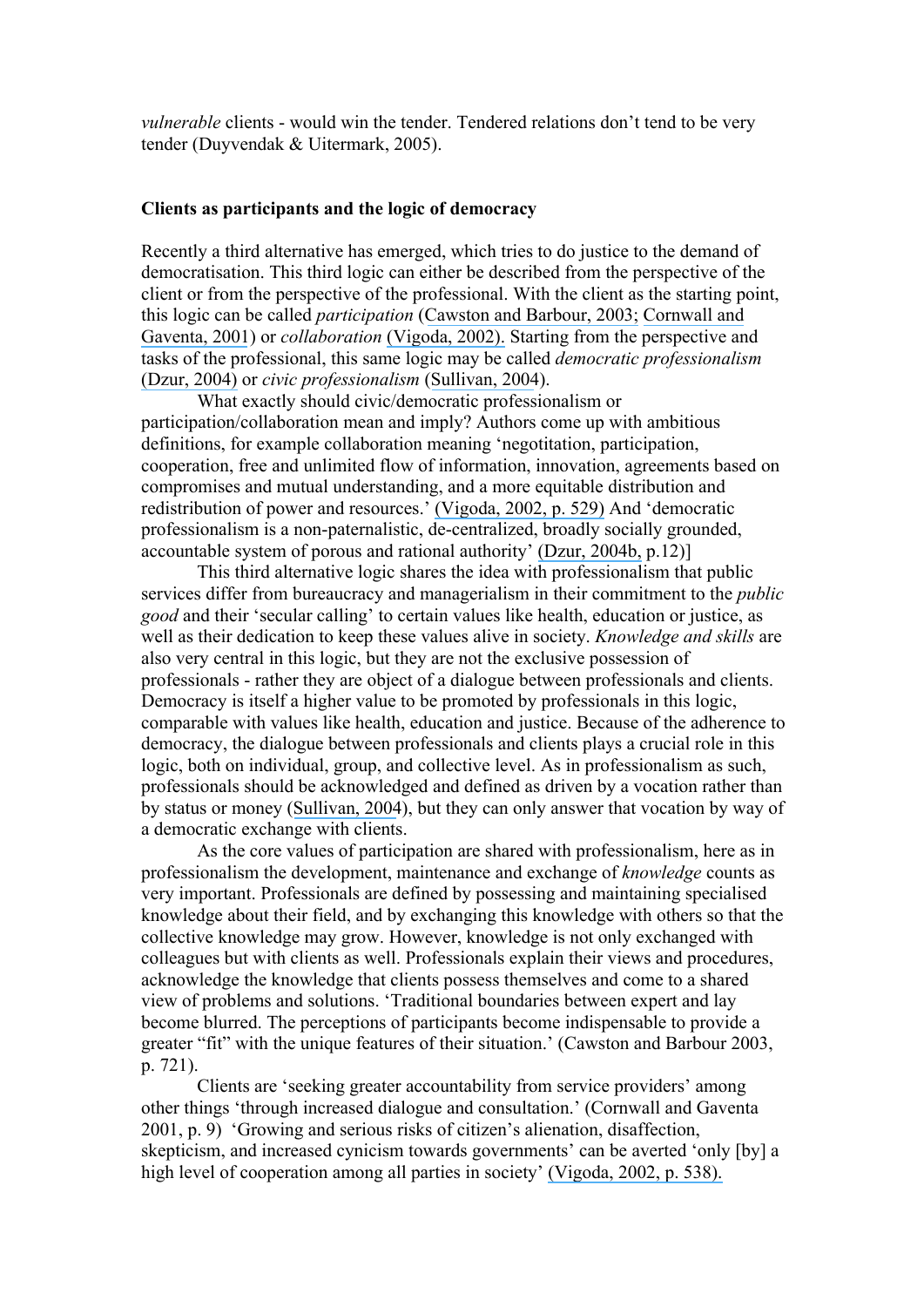Professionals must 're-engage the public over the nature and value of what they do for the society at large.' (Sullivan 2004, p. 19). Professionals must be 'in real dialogue with their publics and open to public accountability.' (Sullivan 2004, p. 19), thereby 'inviting public response and involvement in the profession's effort to clarify its mission and responsibilities.' (ibid.)

The promise of equality and a power balance between clients and professionals seems to be fulfilled in this third alternative logic. However, the promise and inspiration these texts invoke, depend on their being rather vague about what exactly collaboration and dialogue may imply, and how one copes with classical problems of collaboration and dialogue, such as inequalities in knowledge and skills not just knowledge about social problems and their possible solutions but also skills like the ability to listen and phrase one's views and experiences. Also the issue of differences in *vulnerability* and emotional attachment are not addressed.

Pollitt (2003, pp.102-106) sketches a hilarious picture of such a well-intended dialogue in which such differences are not recognised, let alone faced, in a hospital in the UK. A special staff member is recruited to organise such dialogues. Only a handful of patients turn up, many of them 'famous faces' for the staff. Some of them are too much involved in their own particular problem concerning some ill family member to engage in such exchange on a more general level. Others raise issues that are outside the reach and agenda of the staff but determine the policy of the hospital strongly, for example a coming merger of this hospital with a neighbouring one.

In other words: dialogue, participation, and collaboration function as black boxes in this logic. They promise to solve various problems of knowledge, autonomy, vulnerability and as such bring about a power balance, but they can only keep this promise alive because they are black boxes. Yet, in order for this logic to point the way to a new understanding between professionals and clients, and new roles for both, this black box should be opened. What exactly should collaboration and participation mean? How to deal with power imbalances in terms of knowledge and skills, autonomy, and vulnerability in these practices? If we cannot answer these questions, this logic must always remain a promise and can never become an alternative to the other three.

Some authors recognise this necessity. Dzur (2004a) argues that his ideal of democratic professionalism is very complex e.g. for 'its demand that professionals both exercise authority and share it' (p.12). According to Sullivan, professionals must 'be in real dialogue with their publics' (2004,19) but also 'take public leadership in solving perceived public problems' (p.18). We do indeed think that both may be compatible, but only after recognition of the tension between them and some idea about how to cope with it.

To open the black box of this third alternative logic, to define the problems and tensions inherent in it, and to solve or at least cope with them, empirical research is needed to find out how professionals and clients who adhere to this logic deal with these issues in daily practice. This empirical shift may be helpful because people already try to live up to this ideal, albeit possibly without much theoretical support.

We would like to illustrate this with a current research project, in which 31 social workers, volunteers, managers and directors in four Dutch welfare institutions have been questioned about their experiences with and ideas about client participation in social work. The interviews provide an insight in how social workers and their organisations nowadays interpret the call for democratisation.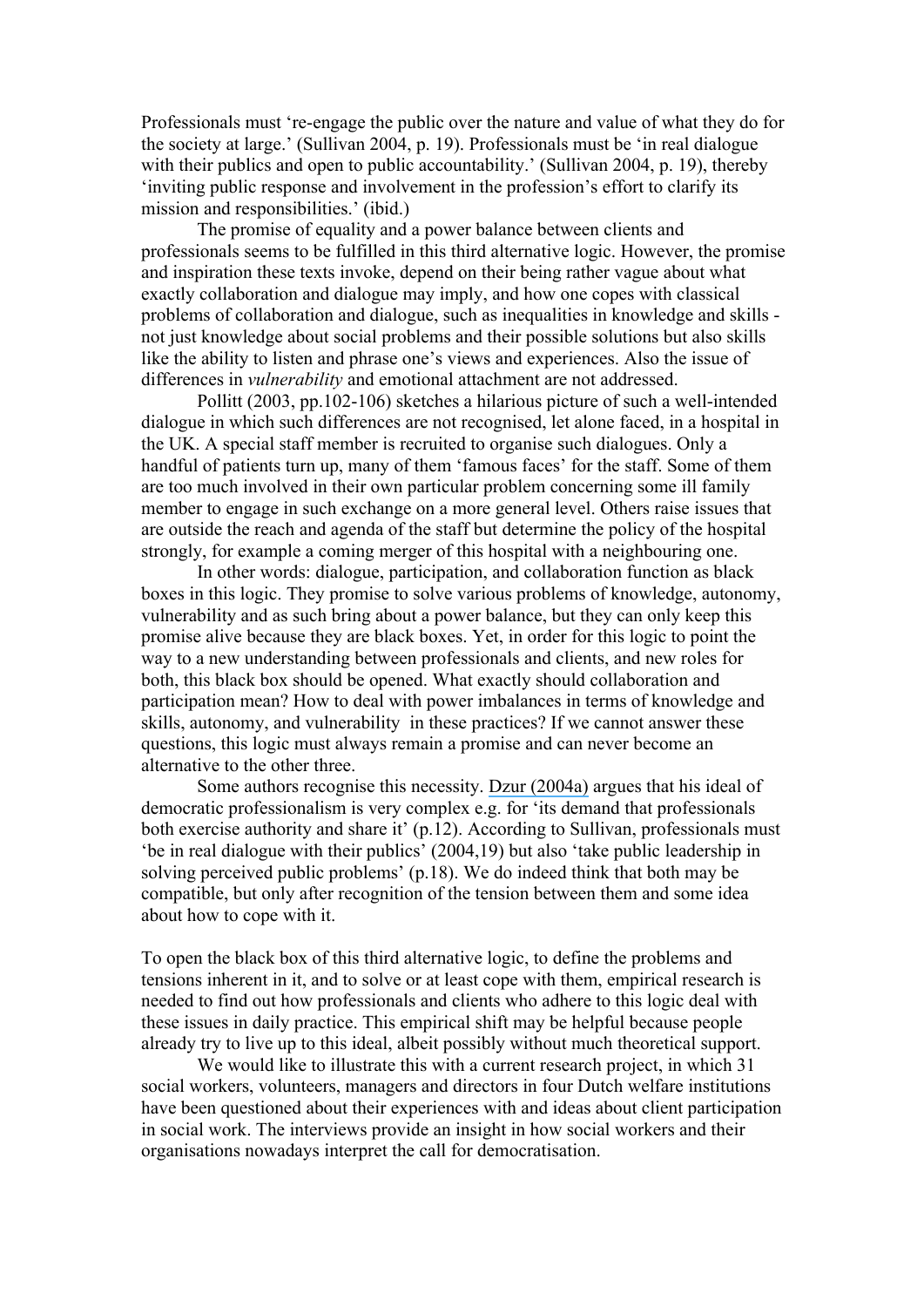Based on these interviews, we can first of all conclude that little value is attached to what are generally considered to be the indicators of a user-based welfare organisation, such as the existence of a client council, a quality mark, a complaints procedure, and a market-oriented language in policy documents and annual reports. This is quite a surprising result since not only the government, but both the national peak organisation of client councils (de Landelijke Organisatie Cliëntenraden, LOC) and the employers branche organisation of welfare institutions (de Maatschappelijke Ondernemingsgroep - MO groep) as well have been working on the reinforcement of these aspects of client's voice for quite some time now.

According to social workers and their managers, in daily practice these attempts have merely resulted in a great deal of symbolism. Indeed, quality systems are introduced, complaints procedures are implemented, policy documents and annual reports continuously mention user-based work and client councils are introduced. As yet, these instruments have not led to a great deal of enthusiasm. A case in point is that none of the organisations we investigated has a client council, although in 2006 Dutch institutions were obliged by law to have one. This is no coincidence: client councils have always been a rarity in the welfare sector (Oudenampsen a.o., 2000; Boerwinkel, 2007).

Client councils turn out to be rather unpopular with directors, managers, and social workers alike, due to problems expected with representativeness, expertise, effectiveness, and interests (see Hoijtink and Tonkens, 2007). Yet, these client councils has be established, it's the law. Though many professionals do acknowledge that clients have certain rights, this obligation is not considered a sound basis to involve them in their organisations. A meaningless ritual dance is feared, in which the council only functions as window dressing. At the same time, one fears that clients will behave like assertive consumers in these councils, arguing from personal experiences and only focusing on self-interest. In the terms we use in this article: one feels uneasy at the very thought that the client is attributed the role of (passive) citizen or fulfils the role of consumer.

More value is attached to a practice of *informal* participation of clients, which is a second important conclusion of our research. A practice allowing the client both influence on the support received and a voice in policy development. In this informal practice, clients are attributed a different role, namely that of participant; the role corresponding to the promising but as yet rather vague, third logic. Let's take a closer look at this informal practice of client participation.

#### **Informal participation in action**

When directors and managers talk about client participation, they constantly refer to what happens in the relation between professionals and clients. There, they argue, the voice of the client actually takes shape. Not only does the client have influence on the support offered, but since professionals also act as their spokesmen, their voice can also be heard in policy. Managers often have small talk with professionals, consult them during meetings, and thus form an idea of the clients' questions and wishes. The prevalent idea is that alert and sensitive professionals trace and observe and managers react with policy and actions.

Our research shows that many professional organisation are indeed quite responsive to the demands of the clients. A few examples we came across in the interviews: visitors of a community centre complaining about an incomprehensible social care act, women grumbling about lacking coat and hat racks in a women's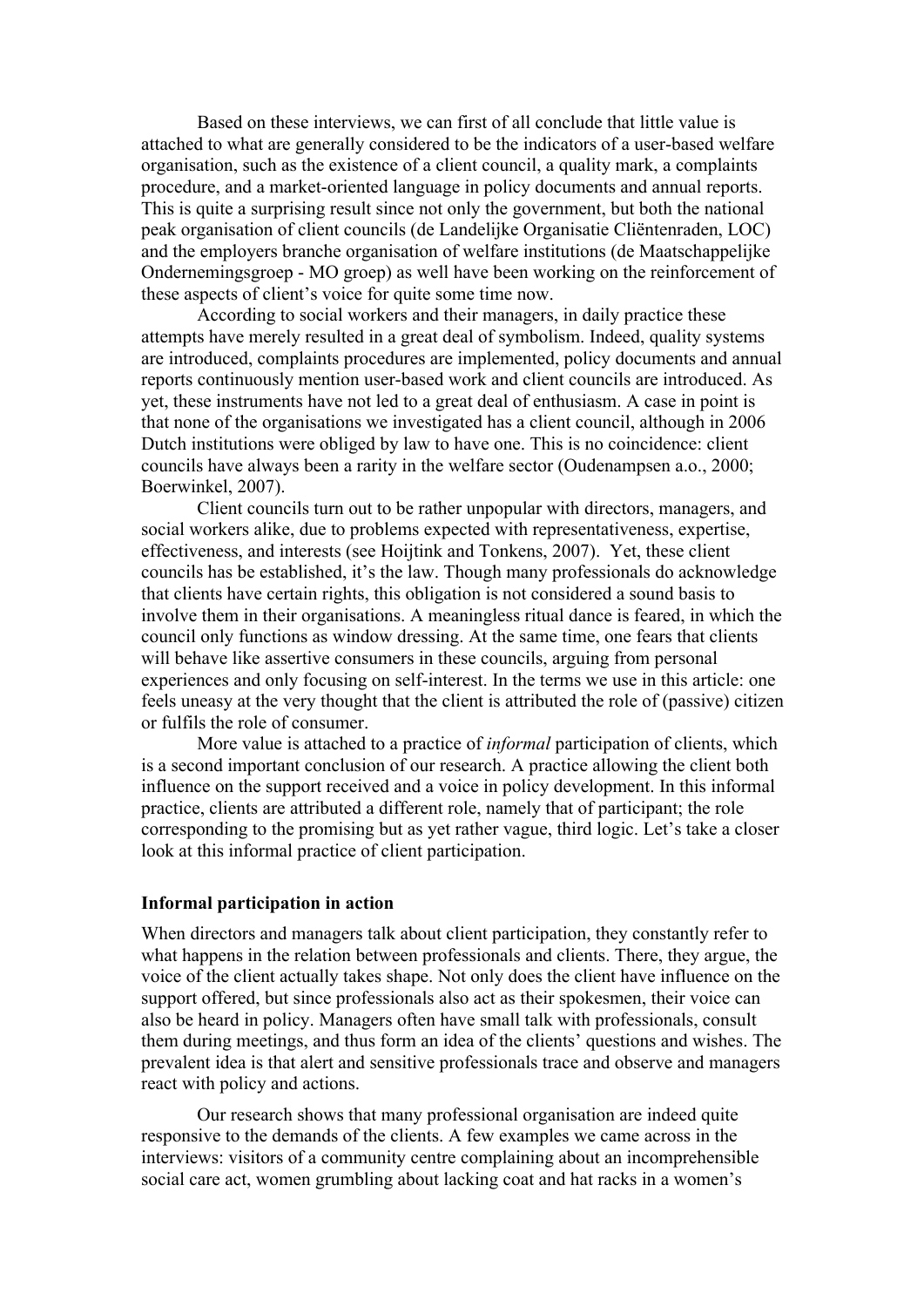centre, clients complaining about a lack of privacy at the new counters of the organisation. In all these instances, there was a prompt reaction: information meetings were organised in community centres about the new social care act, coat and hat racks were arranged, and the counters were renovated. The interviews are full of such examples.

We could summarise the picture that emerges from these examples in a metaphor: the professional functions as an organism. An organism that – via different levels – flexibly adapts to and meets the questions and needs of citizens. In this way, the client's voice rises via professionals to the management, and sometimes even to policy makers.

But what about the influence of clients on the support of social workers themselves? In the interviews social workers paint a picture of continuous mutual fine tuning with the client concerning the support that is offered. They claim they constantly explore how clients and client groups experience their analyses, interventions, aid and assistance, and whether they should be omitted, adapted, supplemented, or changed. To this end, clients and client groups are continuously invited, challenged and tempted. The following quotation serves as an illustration.

"Many migrant women who come to the women's centre in the neighbourhood are not assertive. They have never learnt to open their mouths. They will not participate in the client council, no way. They neither tell me that they don't like an activity nor tell they prefer other courses. As a socio-cultural worker you have to sense this, ask between the lines, with a cup of tea. You actually have to fish for it. What she thinks about the course, what they need. That is how we started cycling lessons for migrant women here. That is how I found out that there was a great need for this. They aren't very direct, right? During the course, I mean, and you have to find out yourself. So I went to my manager and we arranged a cycling course. We also said: this is the first step to expand the world of these women. Towards more independence. That is also important to me. That's how I look at it, that each time you involve the women who come here in the things you do" (social worker, 22-01-2007).

Social workers illustrate with numerous similar examples how they tune their aid, assistance and activities to clients or client groups. Another social worker tells about this practice:

"You always do it together, you and your client. I once read somewhere that actually your client is 'co-producer'. I liked that, because that's how it is. It is a process in which both of you participate. Then I am not the only one who defines what the problem is; your client has thoughts about this as well. And very good ones, because he is the one who brings up the problems. I join in, to speak for myself. OK, not every client enters the room by saying: I'd like to talk about this. Some people have a great deal of problems. And in that case you help them to summarise and to get things straight. And then you ask: "what is your most urgent problem?" So it is always an interaction; you and your client collaborate closely to help someone overcome his problems. That is a joint responsibility" (social worker, 16-04-2007).

These examples show us something about the way in which professionals try to incorporate questions, perspectives and (self)knowledge of clients in their daily practice. These examples show us another important thing. Social workers constantly put their clients in the role of participant. They constantly intend to make them coowners of the aid or activity that is offered.

In the interviews several reasons were found for this phenomenon. Social workers seem to be motivated in this by their implicit client concept: clients are no passive objects of analysis and intervention but subjects with their own ideas, wishes and prospects. Neither the role of the clients as patients or underprivileged, nor the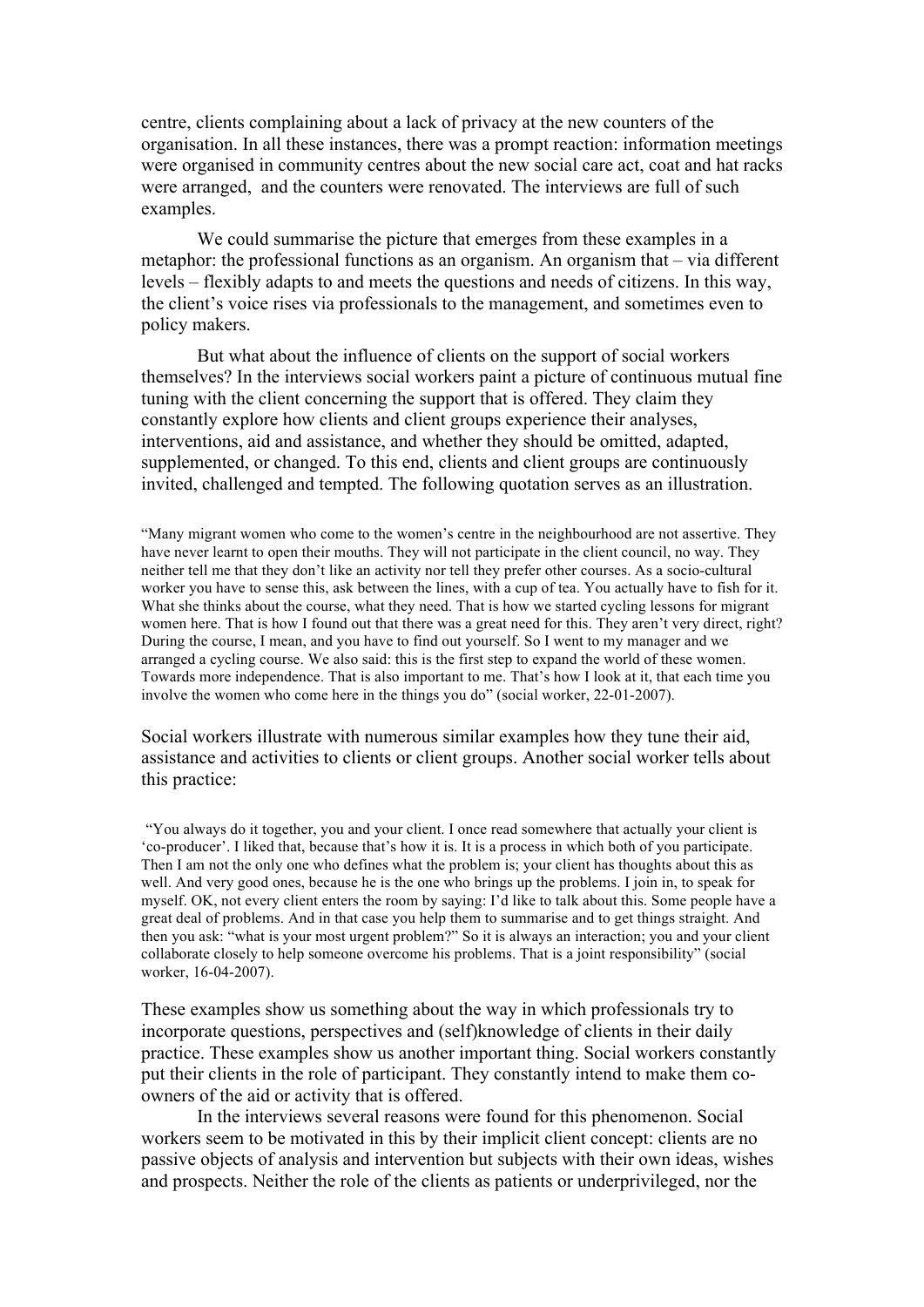role of (passive) citizens fits in with this concept of active participation. Clients have their wishes, but also have an active responsibility. They argue that therefore it is logical that the client's voice has an important place.

Furthermore, ideas about what good social work is play an important role. For professionals good social work means that they incorporate the client's voice in their supervision – but not just running after the client's question. Here, we could say, the role of participant distinguishes itself from the role of the consumer. According to social workers the role of consumer reeks too much of 'You ask, we play' and underestimates the peculiarities of social work. Social work is not a game of demand and supply, but a practice of continuous mutual 'fine-tuning'. It also denies the vulnerability and dependence of a lot of clients that make an appeal to social work. After all, on the market it is the consumer's demand that determines the supply. In this logic, clients are not the 'co-producers' or participants much desired by social workers, but consumers who themselves know best what they need. This badly agrees with the daily practice, as experienced by social workers. They argue that clients do not have clear, articulate questions, but do have problems. Therefore they should be supported in articulating and formulating their question. Sometimes, social workers report, this also means that they act counter to their client's wish, in the interest of the client himself:

"I'm also there. Sometimes someone may say I think you should do this or that, for that's my question, but I also have thoughts of my own. And if I think, based on my expertise of and experiences with the problem, that something else should be done, I bring it up. OK, then you have to explain why. Precisely because people come to you in a dependent situation. And these people are often vulnerable. People simply have problems, otherwise they would have stayed at home. Debts, for example. Talking about this is fine, but I do need access to their financial situation, in order to see what is going on. Often people don't talk about the cause very easily, maybe because they're ashamed. I don't say this because I happen to be a social worker, but because it is necessary to come to a solution. Then you explain this to them" (social worker, 16-04-2007).

If professionals believe something else is required than the client asks for, they bring up their views and explain why they do so. That is, according to the interviews, how they give account to their clients. Moreover, the quotation is characteristic of the way in which social workers say they claim and account for authority: by appealing to their experiences and knowledge (the claim) and by subsequently sharing this with their clients (accountability).

# **How to deal democratically with the never ending inequality between users and professionals?**

Let us compare these practices with the *ideal* of the third alternative logic, the logic of democracy. Can we argue that Dutch social workers already implement this in their daily practices? For example, do we recognise something in the quotation above of what Dzur (2004a) means when he speaks of the ideal of professionals both exercising authority and sharing it? Could the fine-tuning practices be seen as a steppingstone of what Sullivan (2004) means when he argues that 'professionals must be in real dialogue with their publics and open to public accountability'? For example the social worker who organises a cycling course for women and legitimises this choice by making her own professional view and policy goals of her organisation known. Does this process of mutual 'fine-tuning' between professional and client, in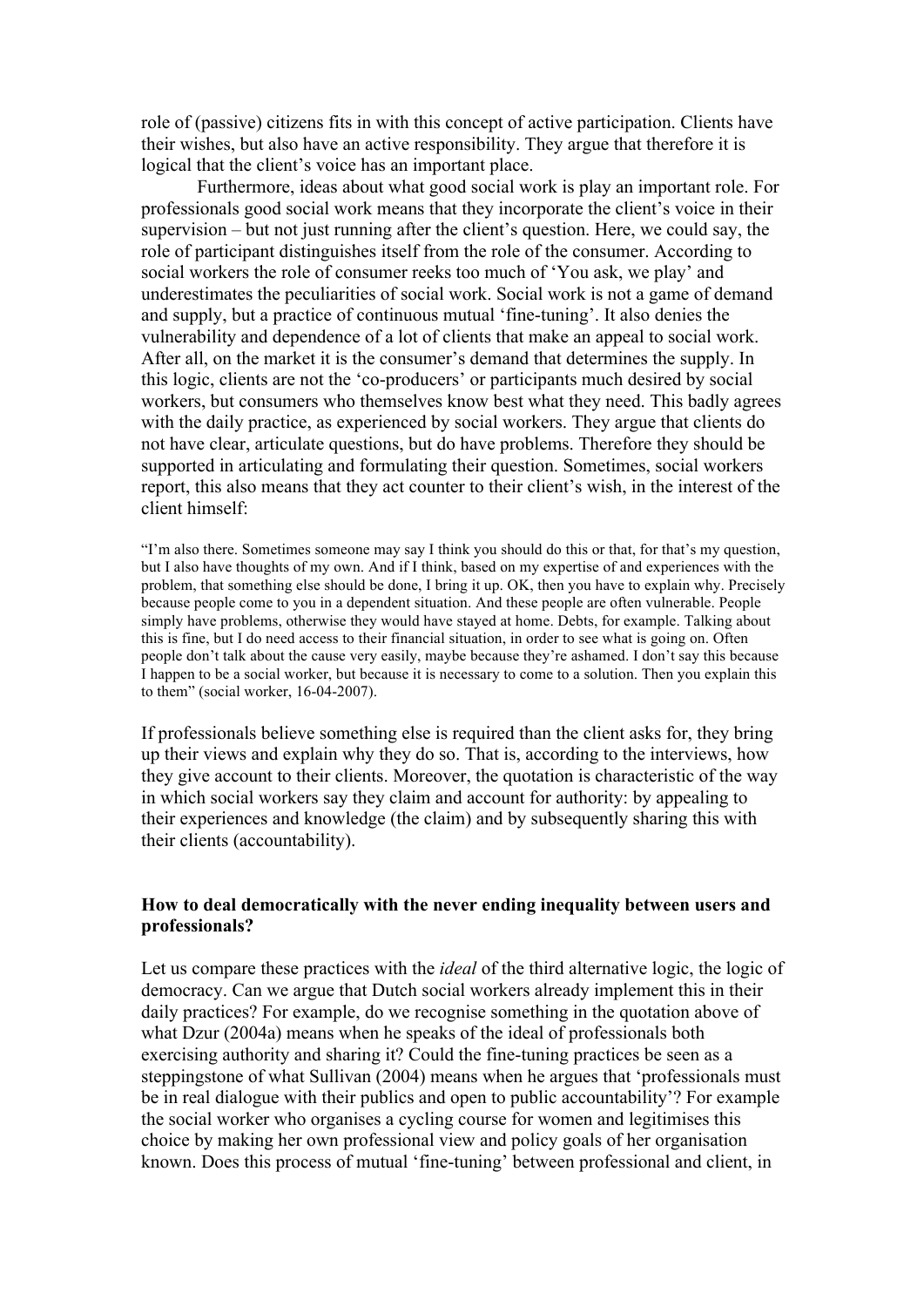which knowledge is shared and accounted for, fulfil something of the promise of equality and a power balance between clients and professionals?

Possibly. But there is still a lot unclear. Who, for example, guarantees the client that the practice of informal participation indeed takes place? Based on some of the interviews, we wonder if organisations that have the ambition to function as adaptive and flexible organisms, do not overlook power differences, conflicts of interest, and differences in vision. As it happens, managers and policy makers are not always willing to transform the client's voice into policy, judging by, for example, the following quotation:

"For policy makers, the only thing that count is whether the results are achieved (…). Our observations of negative effects on clients are not relevant. Neither are policy proposals we make based on recurring questions of what workers see. It simply isn't interesting. But when a policy official has a nice little idea, it should be introduced the next day. No matter how bad such an idea is" (manager, 21-01-2007).

The same goes for social workers in their contacts with clients. Some professionals doubt whether each social worker is actually searching energetically for perspectives, questions and wishes of clients. It is argued that some colleagues still place clients in the role of the underprivileged. In short, clients are very dependent on helpful professionals, managers and directors.

"I had a colleague who didn't take clients seriously at all, so I heard from clients. If there was criticism the client was always to blame. That was also how he talked about clients. Then there's nothing to be said, being a client. You're just there, with your own story. But you think, it will be OK, because the social worker knows best. And you are also dependent on your social worker" (social worker, 11-01- 2007).

A second problem is that informal participation takes place offstage for outsiders. But if this informal practice is so important, it is precisely this practice that should be unlocked. Unfortunately, welfare organisations have not yet the instruments to show how practices of informal participation are implemented; how these practices reinforce the voice of clients and clients groups, both in the 1-1 setting of professional and client and in the organisation itself. As a result, the practice of informal participation in this sector disappears from sight, instead of becoming subject of reflection, research and debate.

This is quite a urgent problem, because we believe that a discussion on these practices could not only make a valuable contribution in opening the black boxes of the most promising of the alternative logics, but also to the ongoing debate about inequalities between users and professionals. Inequalities in professional-client relations that will never end.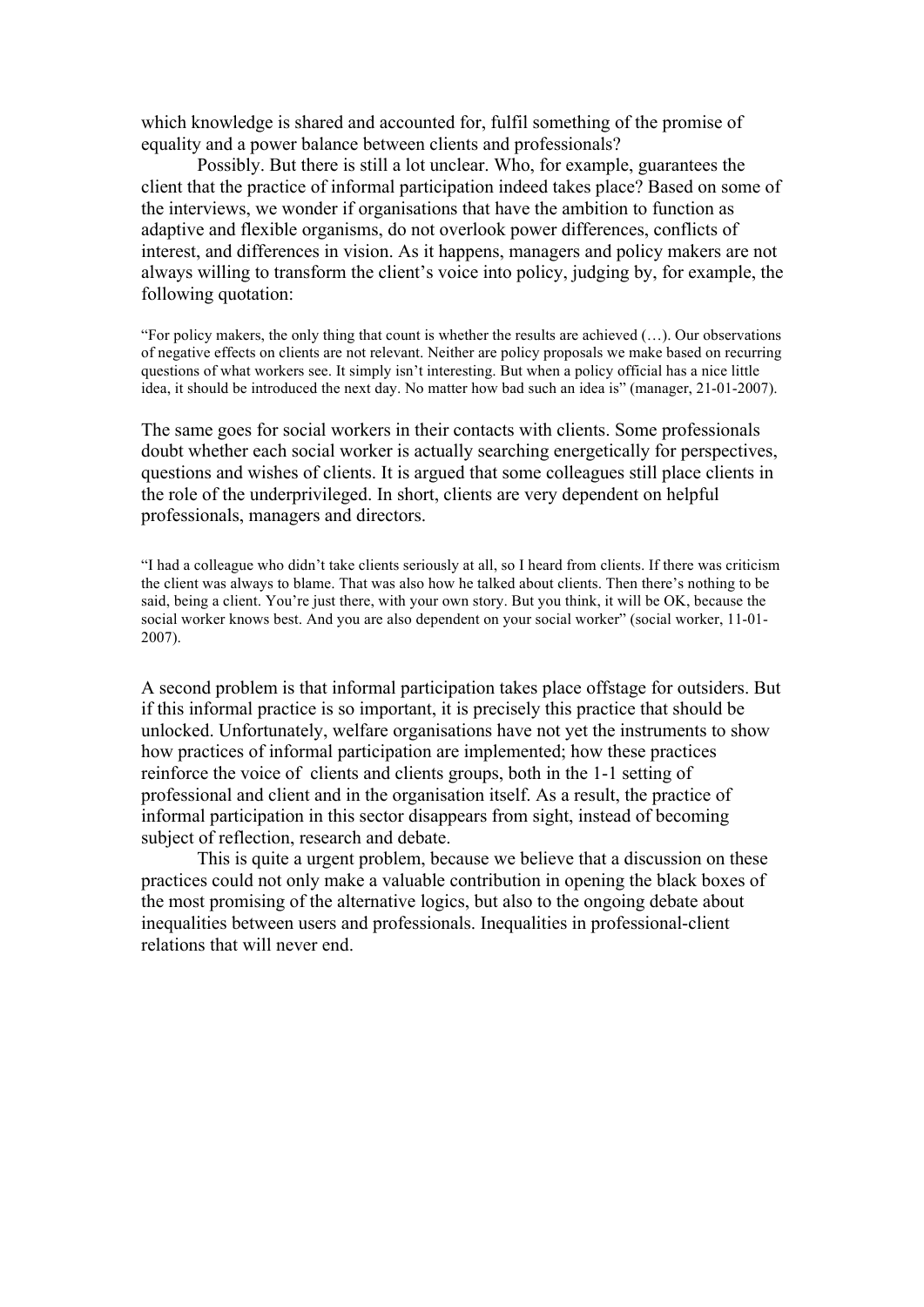# **Literature**

Achterhuis, H. (1980) *De markt van welzijn en geluk,* Baarn: Ambo.

Boerwinkel, L. (2007) 'WMO is kans voor cliëntenraden', in: *Zorg + Welzijn*, vol.13, (3), p.3.

Clarke, J. (2004) *Changing welfare, changing states. New directions in social policy.* London: Sage.

Cornwall, A. and J. Gaventa (2001) *From users and choosers to makers and shapers: repositioning participation in social policy.* **IDS-working paper**, Brighton (www.ids.ac.uk/publications)

Cawston, P.G. and R.S. Barbour (2003) 'Clients or citizens? Some consideration for primary care organisations.' *British Journal of General Practice,* September 2003, pp. 716-722.

Du Gay, P. (2000) *In praise of bureaucracy.* London: Sage.

Dzur, A.W. (2004a) 'Civic participation in professional domains: an introduction to the symposium.' *The good society,* vol. 13 (1), pp.3-5 .

Dzur, A.W. (2004b) 'Democratic professionalism: sharing authority in civic life.' *The good society,* vol. 13 (1), pp. 6-14.

Duyvendak, J.W. (1999) *De planning van ontplooiing. Wetenschap, politiek en de maakbare samenleving*. 's Gravenhage: Sdu.

Duyvendak, J.W. and E. Tonkens (2003), 'Paternalism – caught between rejection and acceptance: taking care and taking control in community work.' *Community Development Journal*, vol. 38, pp. 6-15.

Duyvendak, J.W. and J. Uitermark (2005), 'When ideologies bounce back. The problematic translation of post-multicultural ideologies and policies into professional practices'. In: J. W. Duyvendak, T. Knijn and M. Kremer (eds) *Policy, people, and the new professional. De-professionalisation and re-professionalisation in care and welfare*, Amsterdam: Amsterdam University Press, pp. 64-80.

Eklund, L. (1999) *From citizen participation towards community empowerment. An analysis on health promotion from citizen perspective.* Tampere: University of Tampere.

Evetts, J. (2003) 'The sociological analysis of professionalism. Occupational change in the modern world.' *International sociology,* vol. 18 (20), pp. 395-415.

Freidson, E. (2001) *Professionalism. The third logic.* Cambridge: Polity Press.